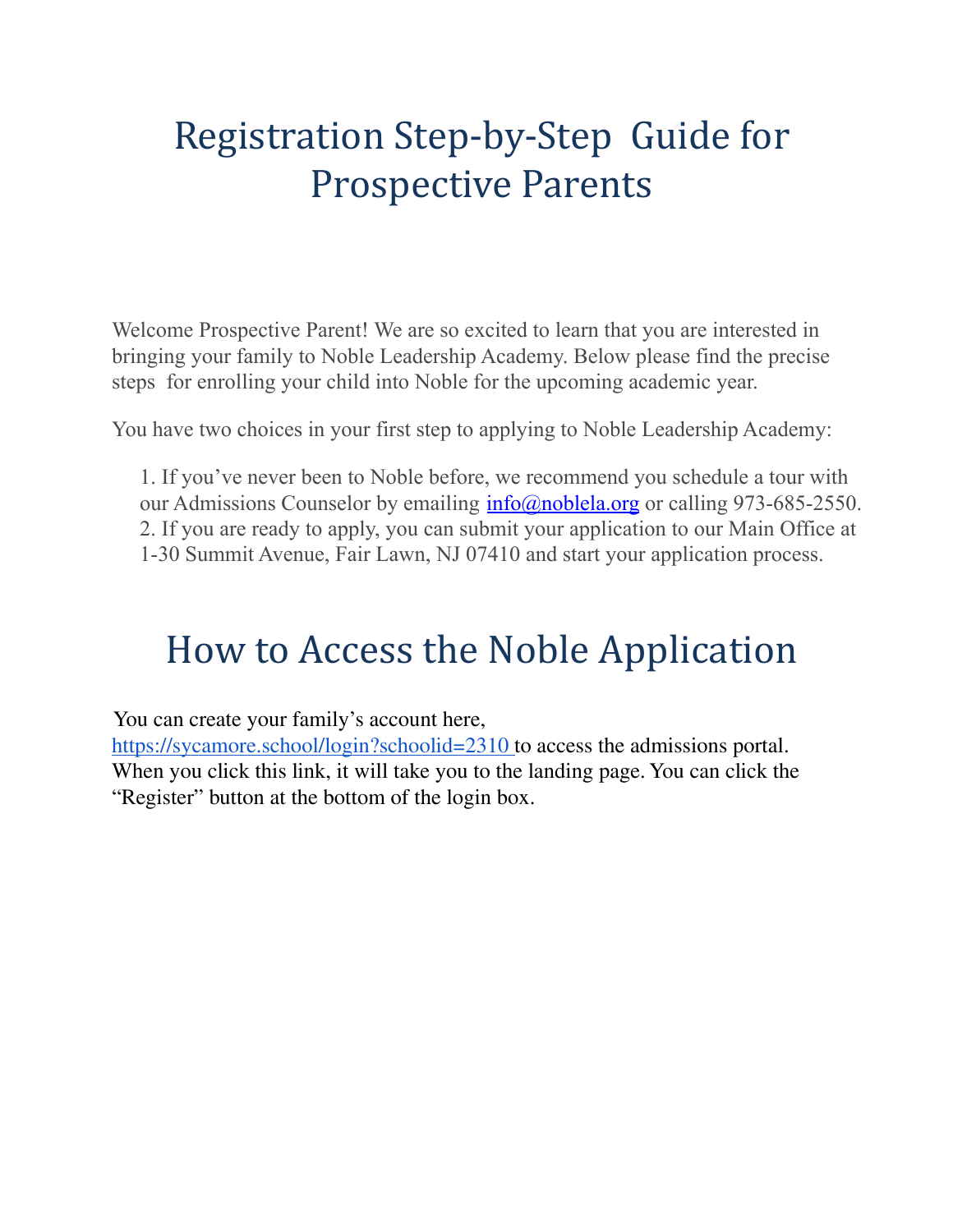

Click the **Register button** on the right side underneath the "I need a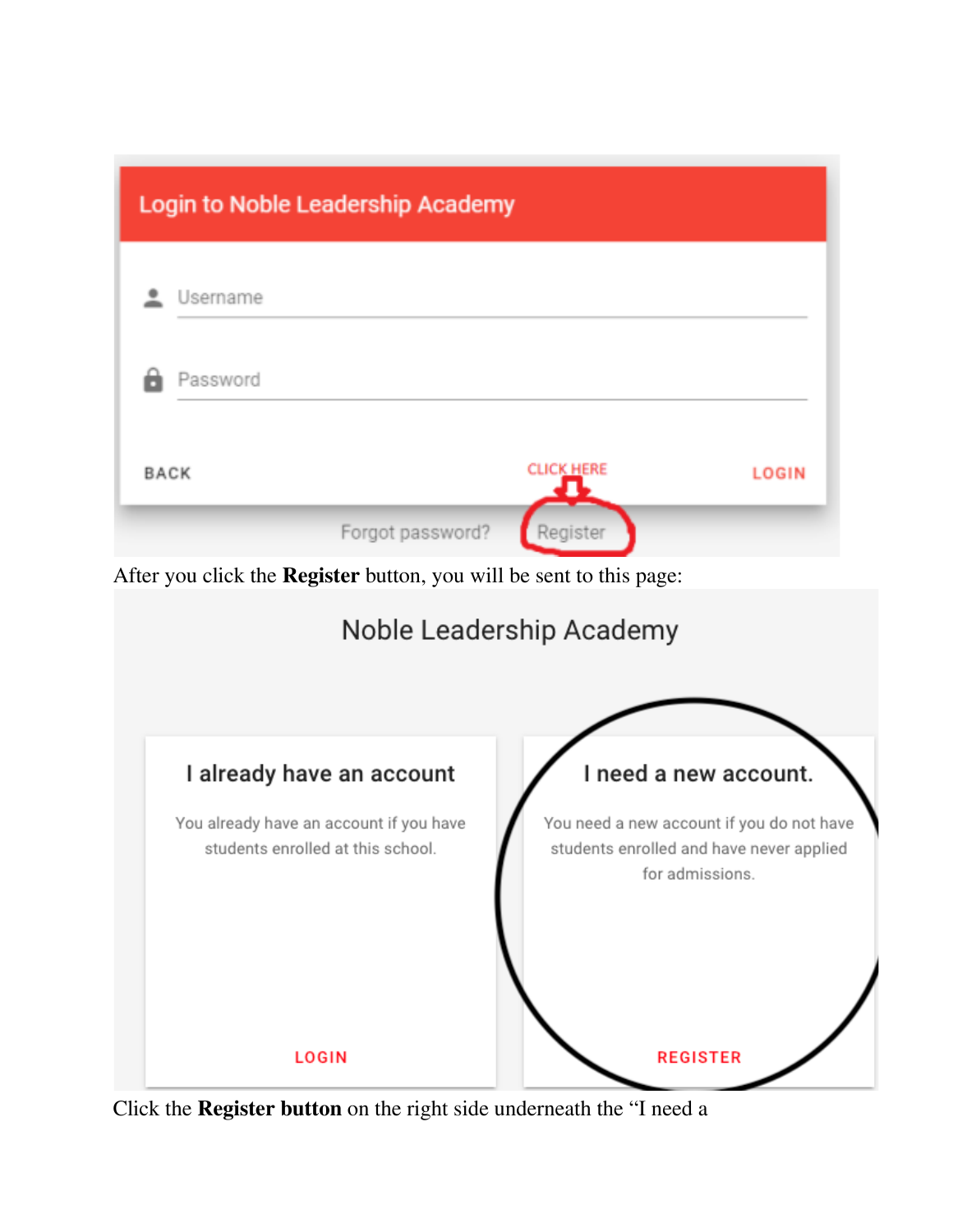new account" sign.

| Register for an account                                                          |
|----------------------------------------------------------------------------------|
| Complete the following information to begin the account<br>registration process. |
| <b>First Name</b>                                                                |
| Last Name                                                                        |
| Email                                                                            |
| <b>SUBMIT</b>                                                                    |

#### **RETURN TO LOGIN**

Once you fill out this information, you will receive an email from Sycamore School directly with new login information for your family. It may take a few minutes for the login to appear in your email.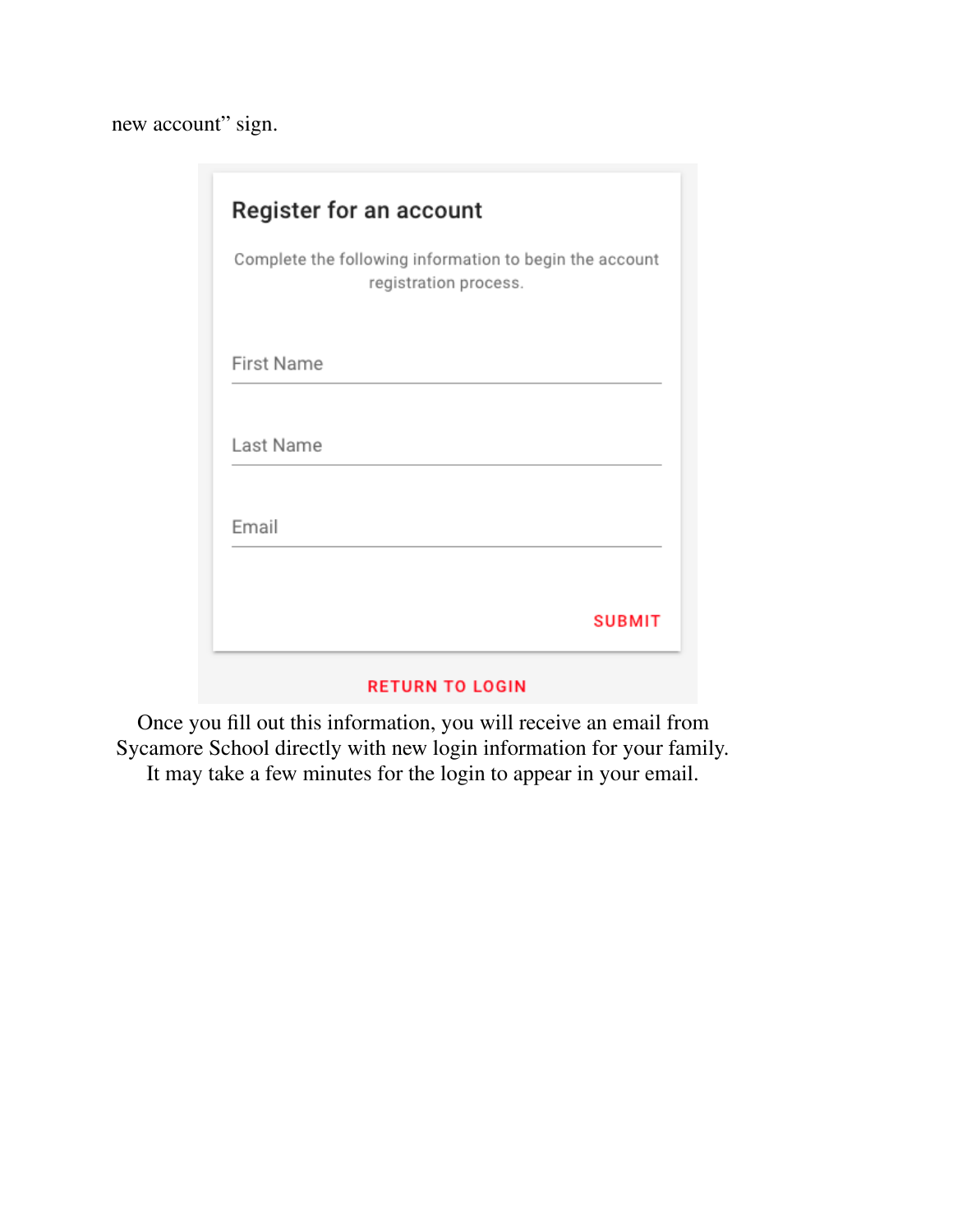| Thank you!                                                                                  |  |
|---------------------------------------------------------------------------------------------|--|
|                                                                                             |  |
| An email from Sycamore School has been sent to                                              |  |
| the address you entered. Please allow for up to 5<br>minutes for the email to be delivered. |  |
|                                                                                             |  |
| <b>RETURN TO LOGIN</b>                                                                      |  |
|                                                                                             |  |
|                                                                                             |  |
|                                                                                             |  |
|                                                                                             |  |
|                                                                                             |  |
|                                                                                             |  |
|                                                                                             |  |
|                                                                                             |  |
|                                                                                             |  |

Once you receive your login information, the email will take you to the login page where you will input your username and password. After you login, look on the the left side of the Homepage and click the **Admissions** button.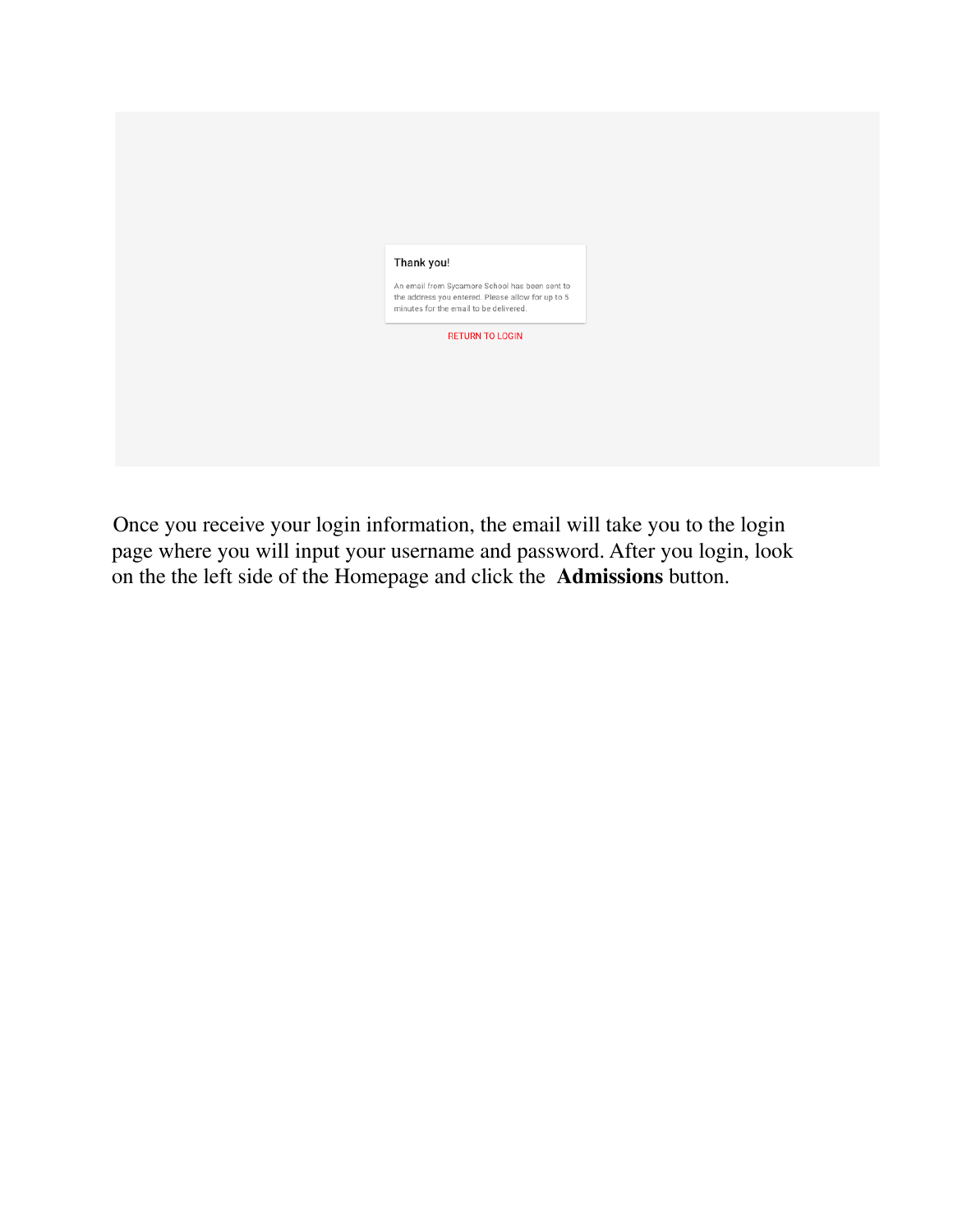

Once you click on that button, the information on the right side of the screen will shift from the Homepage to Admissions information.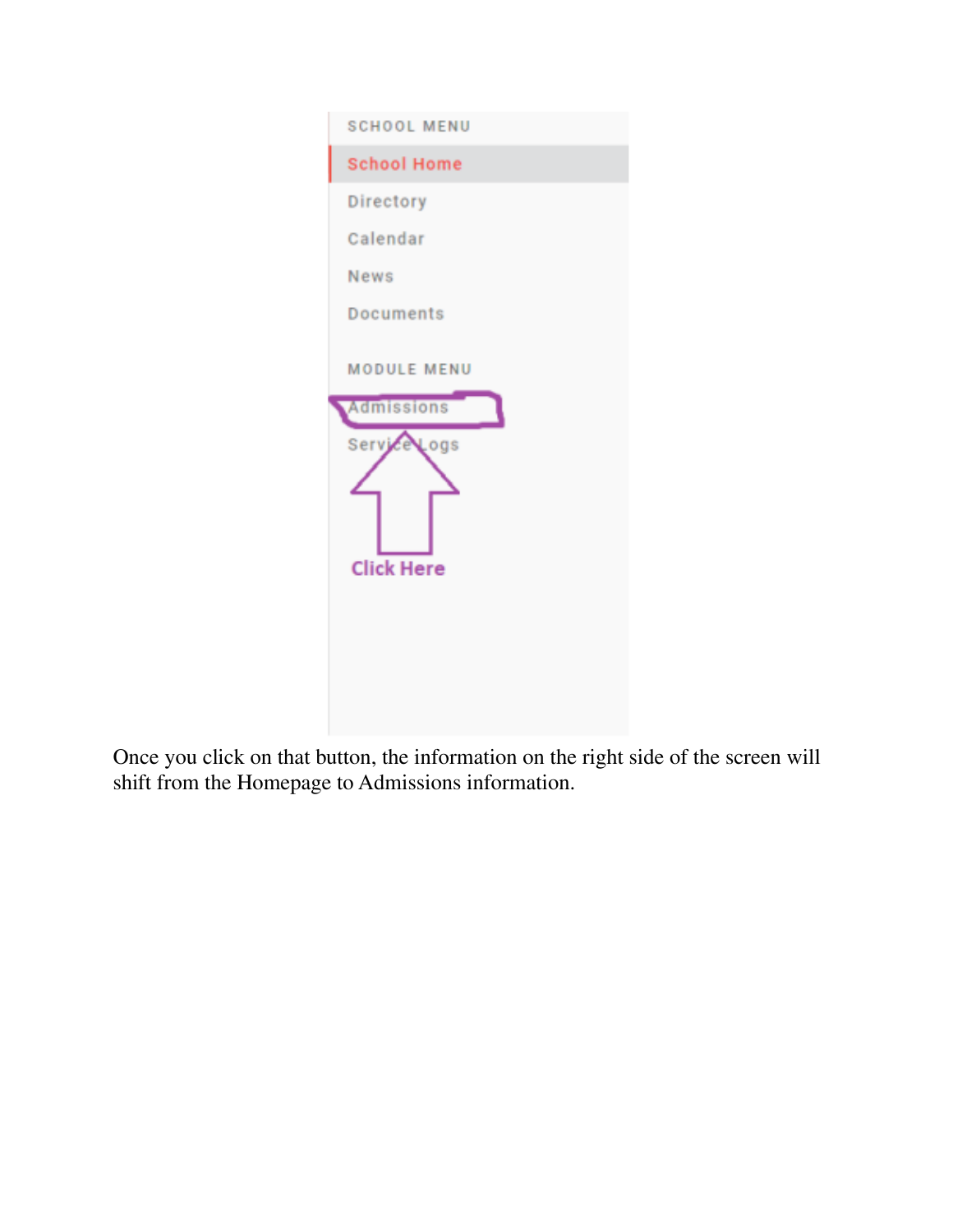

Scroll down to the bottom of that page and click the "ADD NEW STUDENT" button. From there you will fill out the information for your child/ren.

Please be advised of the following:

- 1. The system will not let you submit your application unless all required fields are completed.
- 2. The system will not let you submit your application unless you download all of the available documents.
- 3. For the Fundraising Obligation and Volunteer Obligation sections, you must choose one option and sign your name to it. The other option you must put N/A.
	- a. For example, if you choose to do the \$500 Fundraising Obligation, you must Electronically sign your name to that one and on the 30 Hour Volunteer Obligation you will type in N/A
	- b. Once you have submitted your application online, it is not complete until the application payment has been made to the office.